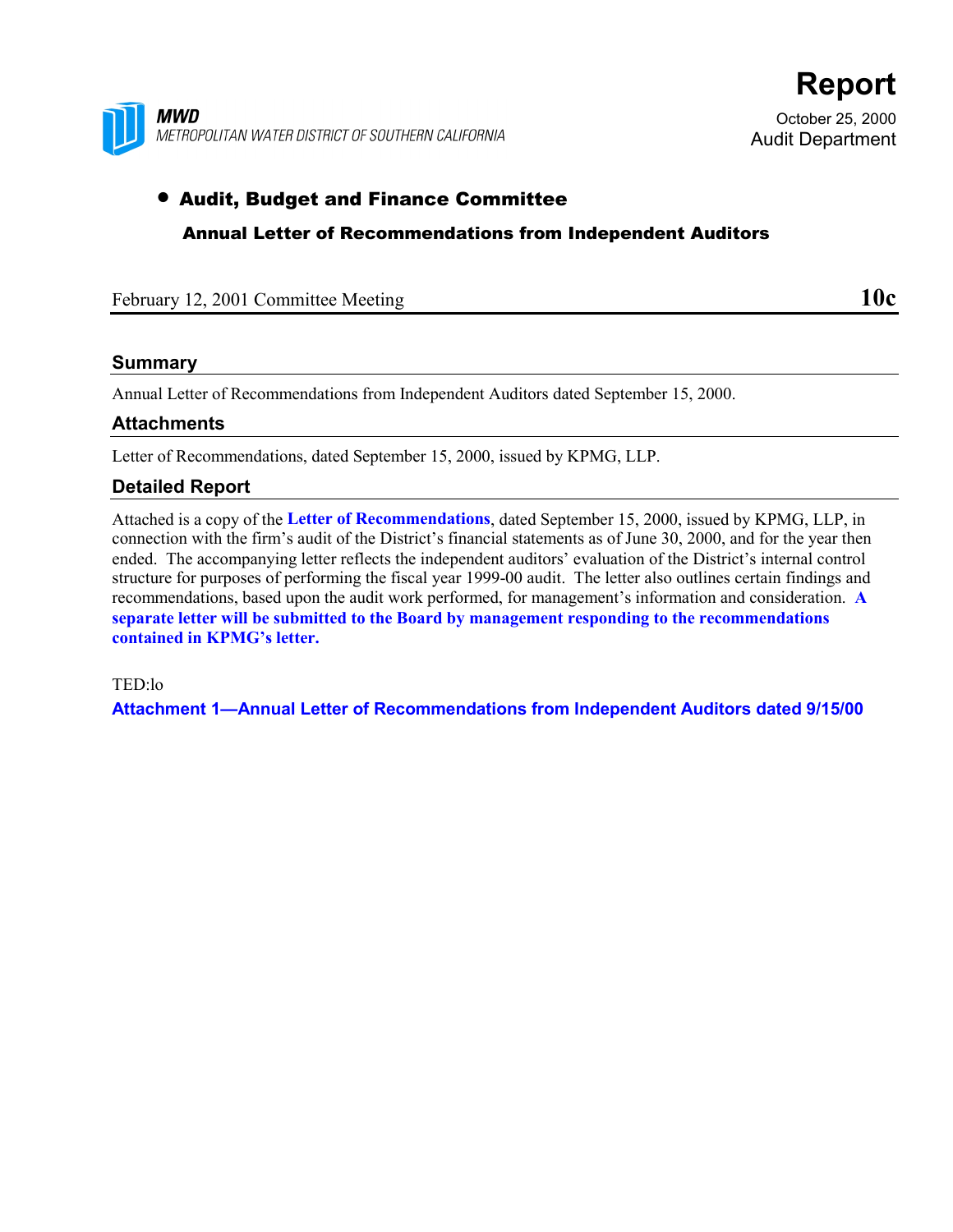

355 South Grand Avenue **Suite 2000** Los Angeles, CA 90071-1568 Telephone 213 972 4000 Fax 213 622 1217

September 15, 2000

The Board of Directors and General Manager The Metropolitan Water District of Southern California:

We have audited the financial statements of The Metropolitan Water District of Southern California (Metropolitan) as of and for the year ended June 30, 2000 and have issued our report thereon, dated September 15, 2000. In planning and performing our audit of the financial statements of Metropolitan, we considered its internal control structure in order to determine our auditing procedures for the purpose of expressing our opinion on the financial statements and not to provide assurance on the internal control structure. We have not considered the internal control structure since the date of our report.

During our audit, we noted certain matters involving the internal control structure and other operational matters that are presented for your consideration. Our comments and recommendations on matters contained in this letter have been discussed with the appropriate members of management and are intended to improve the internal control structure or result in other operational efficiencies. It is important to note that this letter is critical in nature and does not address the positive features of Metropolitan's procedures and controls that we noted during our audit.

This letter is organized into two sections, as follows:

- Section One, beginning on page 2, presents conditions noted during the current year. Our comments include:
	- Metropolitan's Reorganization
	- Changes in the Government Reporting Model  $\overline{\phantom{a}}$
	- Write-off of Property, Plant and Equipment
	- **Stale Dated Checks**
- Section Two, beginning on page 4, discusses the nature of this letter and its limitations.

All of our other prior year management letter comments and recommendations have been substantially implemented or the conditions satisfactorily corrected, unless otherwise noted in this letter.

KPMG LLP. KPMG LLP, a U.S. limited liability partnership, is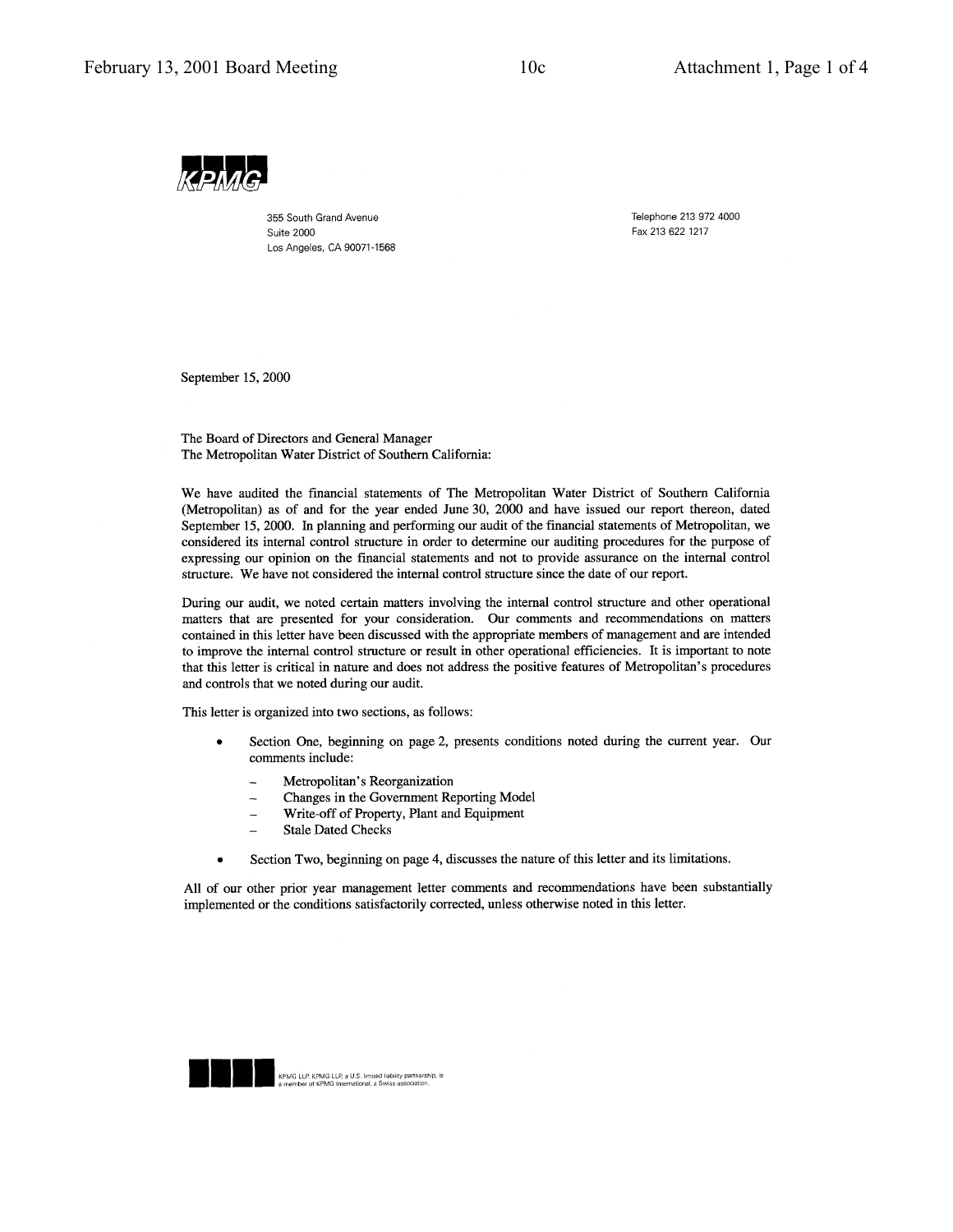### $k$ *phac*

The Board of Directors and General Manager The Metropolitan Water District of Southern California September 15, 2000  $\mathcal{D}$ 

### **COMMENTS ON MATTERS NOTED DURING THE CURRENT YEAR**

### **METROPOLITAN'S REORGANIZATION**

### **Finding**

This past fiscal year, Metropolitan has undergone a significant reorganization (Phases I, II and III) which resulted in a more streamlined management structure and a commitment to reduce costs in the coming years. The Competitive Action Team (CAT) Phase III Report addresses implementing an organizational structure that better supports Metropolitan's functional requirements. The reorganization has resulted in an organizational structure that has been sufficiently streamlined and compressed the levels of management which provides for more efficient operations.

KPMG commends and heartily supports the CAT efforts in redesigning Metropolitan's organizational structure. Such changes are already having a positive affect on Metropolitan's operations. In that regard, we remind Metropolitan's management that the recent changes have modified existing control procedures and have increased the need to document the revised procedures. Operating policies, procedures manuals, handbooks and training guides need to be revised and documented to reflect the changes in operations that resulted from the reorganization. These new controls and operating policies should be documented in a format easily communicated to all affected employees, management and members of Metropolitan's Board of Directors.

### Recommendation

Metropolitan should reestablish the written and well-documented controls, responsibilities, operating policies and procedures (including manuals and handbooks) as a result of the reorganization, in a format easily communicated to all affected employees, management and members of Metropolitan's Board of Directors.

### CHANGES IN THE GOVERNMENT REPORTING MODEL

#### **Finding**

In June 1999, the Governmental Accounting Standards Board (GASB) issued Statement No. 34, Basic Financial Statements - and Management's Discussion and Analysis - for State and Local Governments (GASB 34). GASB 34 requires all state and local governments to implement a new financial reporting model that dramatically changes the presentation of governments' external financial statements.

Since Metropolitan operates and accounts for its operations as a governmental enterprise, the substantial changes required by GASB 34 are not expected to have a material impact on Metropolitan's current accounting or financial reporting practices, However, under GASB 34's phased implementation plan, which is based on a government's total annual revenues, Metropolitan is slated for implementation for periods beginning after June 15, 2001.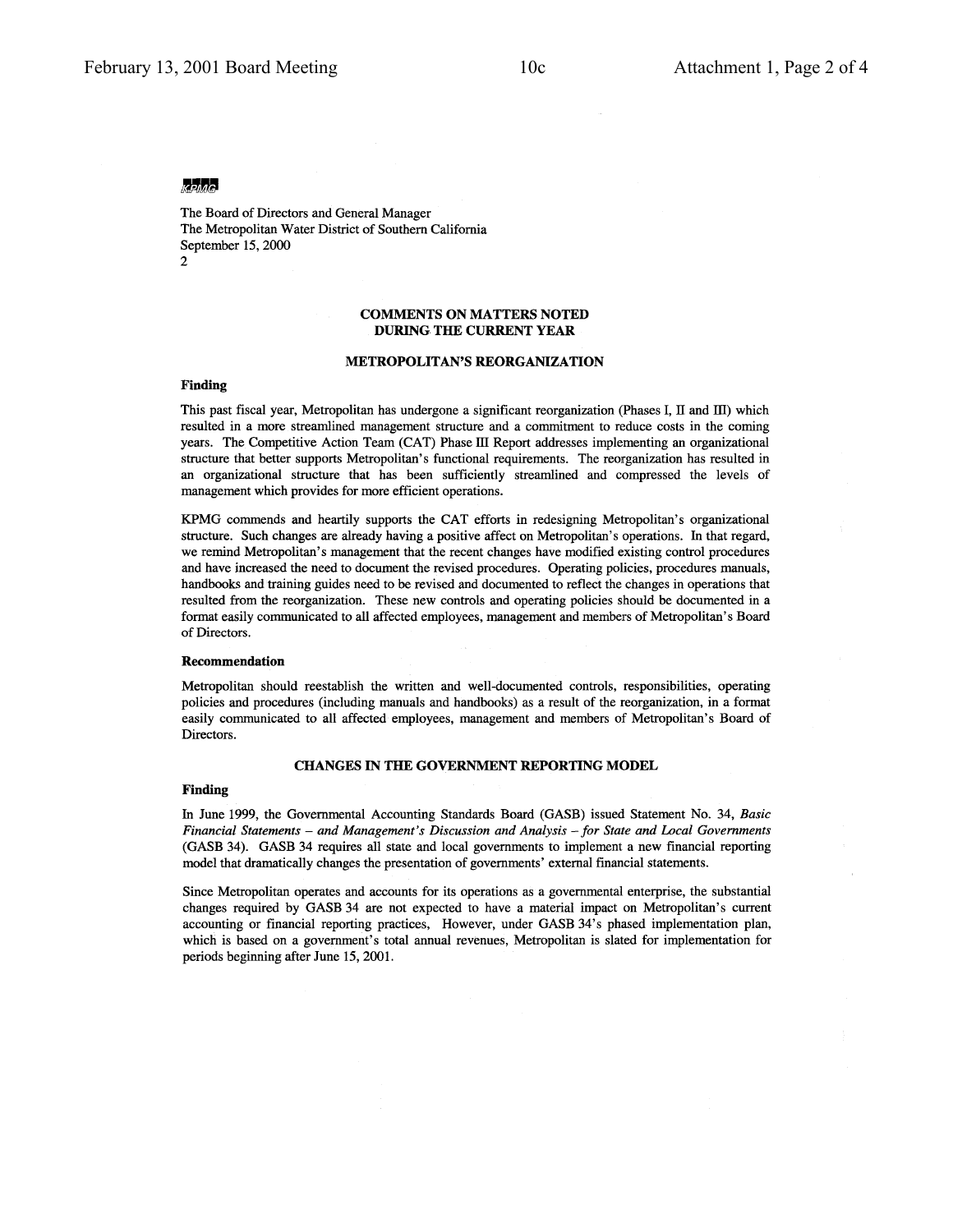### KPMG.

The Board of Directors and General Manager The Metropolitan Water District of Southern California September 15, 2000 3

Because comparative information is presented in Metropolitan's financial statements, FY 2000-01 information must be comparable to that of FY 2001-02. Since FY 2001-02 must be presented under the new financial reporting model outlined by GASB 34, FY 2000-01 information should also reflect the changes and requirements of GASB 34.

### **Recommendation**

We recommend that Metropolitan make every effort to ensure that the requirements of GASB 34 have been fully implemented early (during FY 2000-01) to facilitate the presentation of comparable information at June 30, 2002.

### WRITE-OFF OF PROPERTY, PLANT AND EQUIPMENT

### **Finding**

During our audit of Metropolitan's financial statements, we noted that 623 pieces of operating equipment with a net book value of \$125,400 and identified as "unlocated" during prior equipment cycle counts have not been written off Metropolitan's accounting records. Consequently, Metropolitan is reporting the value of these assets in the Operating Equipment subledger and general ledger even though these assets cannot be located or accounted for during periodic cycle counts.

### Recommendation

We recommend that Metropolitan establish formal policies and procedures related to the prompt write-off of operating equipment items that cannot be located during equipment cycle counts. Once identified, these "unlocated" assets should be written off Metropolitan's books in a timely and appropriate manner to ensure that operating equipment amounts reported in Metropolitan's financial statements are accurate.

### **STALE DATED CHECKS**

### **Finding**

During our audit of Metropolitan's financial statements, we noted that Metropolitan has not adequately followed up on and resolved stale dated and/or outstanding drafts (checks). We noted numerous drafts totaling over \$28,000 and dating as far back as 1995 that were still listed as outstanding and which have not been processed by the bank.

One key control over bank accounts is the investigation and resolution of outstanding checks and drafts. Timely follow-up over outstanding drafts prevents them from becoming stale dated and helps to ensure the integrity of the bank accounts.

### Recommendation

We recommend that Metropolitan follow up on and resolve outstanding and stale dated drafts in a timely manner. This action by management will help to ensure the integrity of Metropolitan's bank accounts.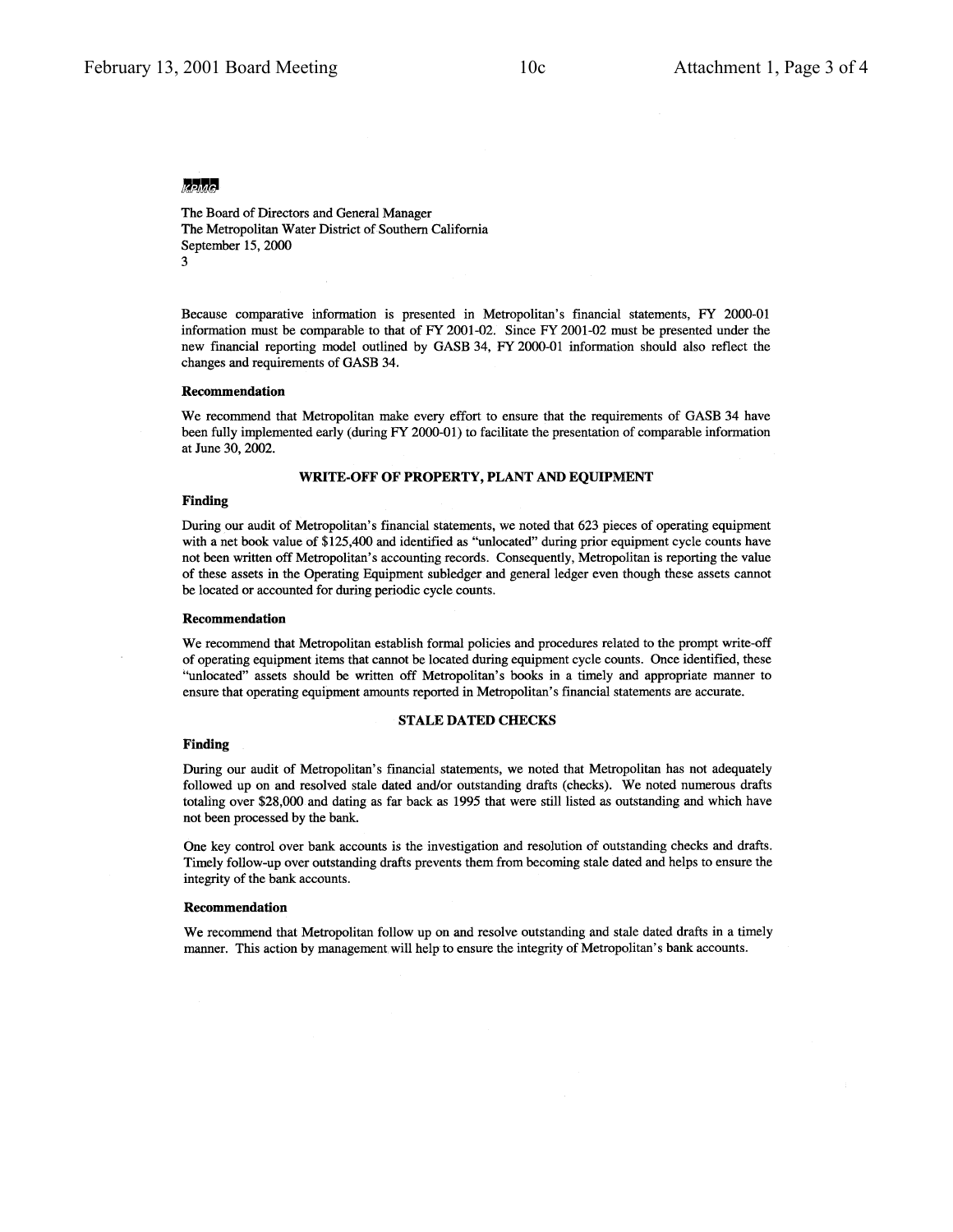### **KPMG**

The Board of Directors and General Manager The Metropolitan Water District of Southern California September 15, 2000  $\overline{4}$ 

### DISCUSSION OF THE NATURE OF OUR LETTER AND ITS LIMITATIONS

In connection with our audit, we reviewed and tested Metropolitan's internal control structure to the extent we considered necessary to evaluate the system as required by generally accepted auditing standards. Under these standards, the purpose of such evaluation is to establish a basis for reliance thereon in determining the nature, timing and extent of other auditing procedures that are necessary for expressing an opinion on the financial statements.

The objectives of an internal control structure are to provide management with reasonable, but not absolute, assurance that assets are safeguarded against loss from unauthorized use or disposition, and that transactions are executed in accordance with management's authorization and recorded properly to permit the preparation of financial statements in accordance with generally accepted accounting principles. The concept of reasonable assurance recognizes that the cost of an internal control structure should not exceed the benefits derived and also recognizes that the evaluation of these factors necessarily requires estimates and judgments by management.

There are inherent limitations that should be recognized in considering the potential effectiveness of any internal control structure. In the performance of most control procedures, errors can result from misunderstanding of instructions, mistakes of judgment, carelessness or other personnel factors. Control procedures whose effectiveness depends upon segregation of duties can be circumvented intentionally by management with respect either to the execution and recording of transactions or with respect to the estimates and judgments required in the preparation of the financial statements. Further, projection of any evaluation of the internal control structure to future periods is subject to the risk that the procedures may become inadequate because of changes in conditions and that the degree of compliance with these procedures may deteriorate.

Our study and evaluation of Metropolitan's internal control structure, which was made for the purpose set forth in the first paragraph above, was not designed for the purpose of expressing an opinion on the internal control structure, and it would not necessarily disclose all material weaknesses in the system.

This report is intended solely for the information of Metropolitan's Board of Directors and management, as well as its federal awarding agencies and pass-through entities, and is not intended to be and should not be used by anyone other than these specified parties.

\* \* \* \* \* \* \*

We would like to acknowledge and thank staff and management of the General Auditor's Office for their assistance in the identification and development of certain findings and recommendations contained herein during our quarterly and year-end audit procedures.

Thank you for the opportunity to serve Metropolitan. We appreciate the courtesy and cooperation extended to us during our audit. We would be pleased to discuss the contents of this letter with you at your convenience.

Very truly yours,

KPMG LLP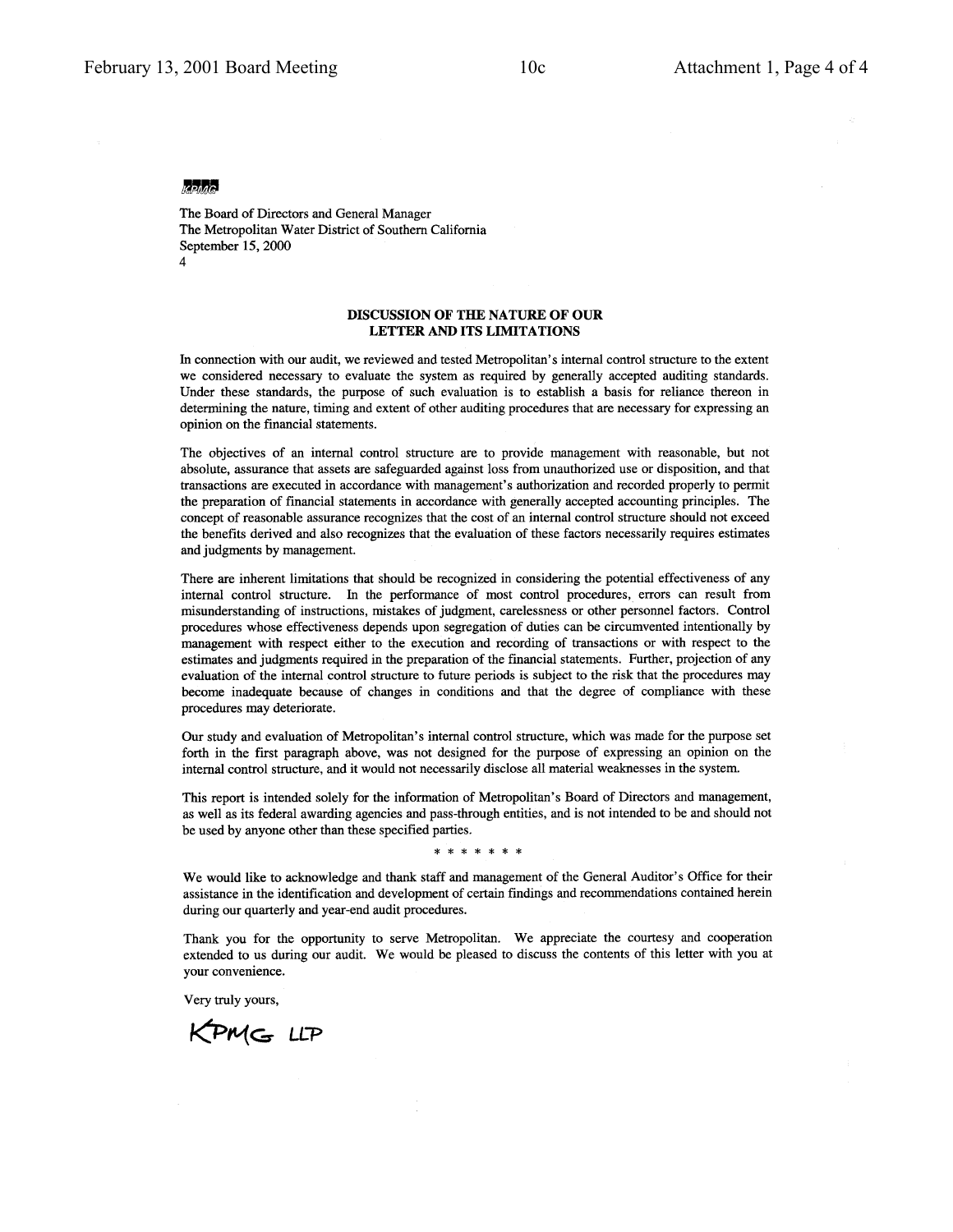

11/29/2000 General Manager

# • Audit, Budget and Finance Committee Management's Response to Annual Letter of Recommendations from KPMG LLP, dated September 15, 2000

## February 12, 2001 Committee Meeting **10c**

## **Summary**

Management agrees with the findings and recommendations included in KPMG LLP's (KPMG) Letter of Recommendations, dated September 15, 2000. Staff is implementing all of the recommendations as described below.

## **Attachments**

None

## **Detailed Report**

KPMG issued its annual Letter of Recommendations dated September 15, 2000, to management relating to its review of the internal control structure of Metropolitan. This review was performed as part of KPMG's planning and performance of its June 30, 2000 year-end audit. In its letter, KPMG addressed four current year findings. There were no outstanding issues from prior years. KPMG's findings and recommendations are summarized below. Management's response and actions are also provided.

## **Metropolitan's Reorganization**

## Finding:

This past fiscal year, Metropolitan has undergone a significant reorganization, which resulted in a more streamlined management structure, a commitment to reduce costs in the coming years and a more compressed management structure that provides for more efficient operations. KPMG commends and supports the Competitive Action Team (CAT) efforts in redesigning Metropolitan's organizational structure. Such changes are already having a positive effect on Metropolitan's operations. However, operating policies, procedure manuals, handbooks and training guides need to be revised and documented to reflect the changes in controls and operations that resulted from the reorganization.

## Recommendation:

KPMG recommends that Metropolitan should reestablish the written and well-documented controls, responsibilities, operating policies and procedures (including manuals and handbooks) as a result of the reorganization, in a format easily communicated to all affected employees, management and members of Metropolitan's Board of Directors.

## Management's Response:

Management concurs with the finding and recommendation. Business Services' staff, the Office of the General Manager and the Group Managers have been working together to update Metropolitan's policies and procedures as changes to the organization occur. The major portion of this initial work will be completed by June 30, 2001. Updates will continue to take place in the future as further organizational modifications occur.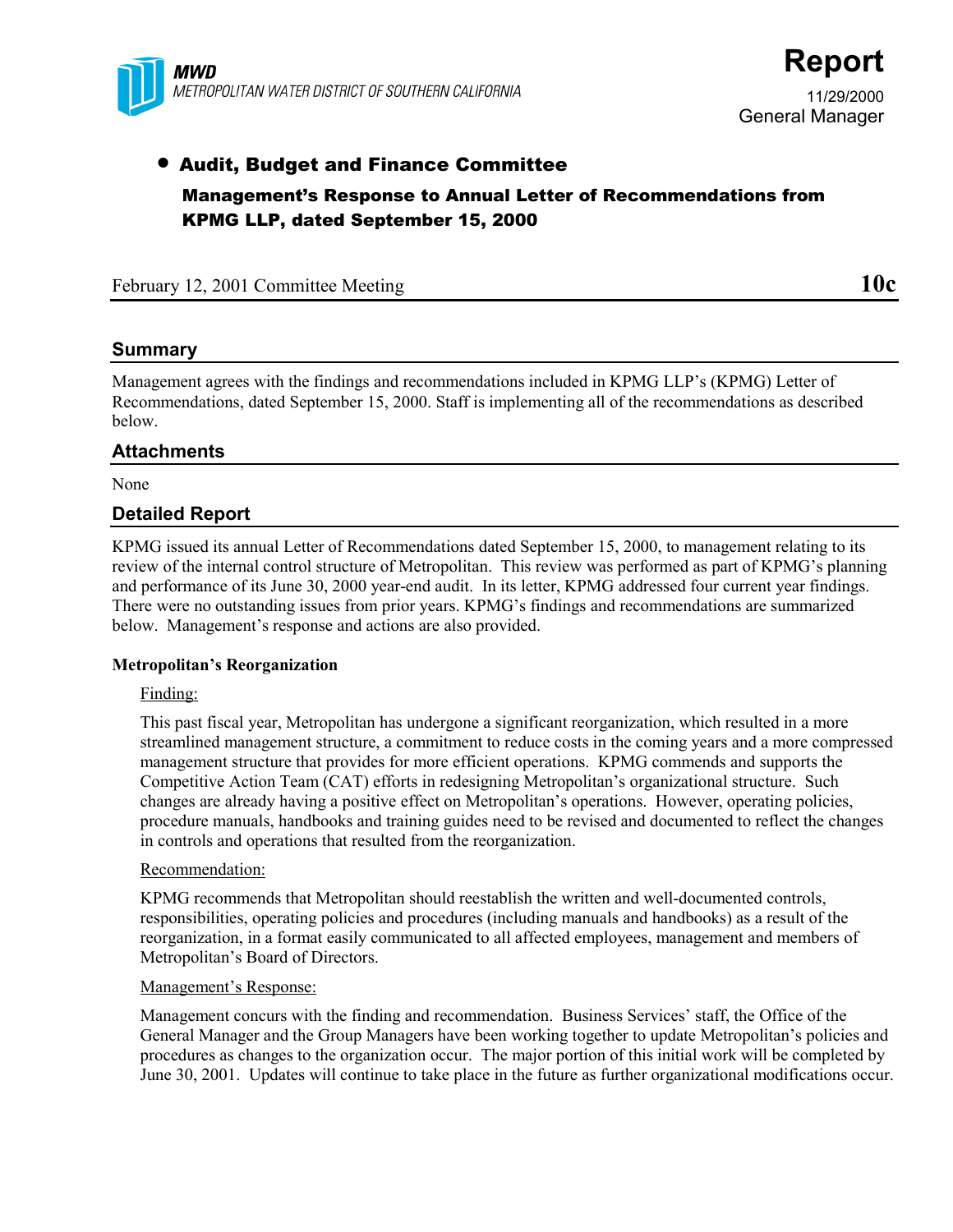### Finding:

In June 1999, The Governmental Accounting Standards Board (GASB) issued Statement No. 34, *Basic Financial Statements–and Management's Discussion and Analysis-for State and Local Governments* (GASB 34). GASB 34 requires all state and local governments to implement a new financial reporting model that dramatically changes the presentation of governments' external financial statements.

Since Metropolitan operates and accounts for its operations as a governmental enterprise fund, many changes required by GASB 34 will not materially impact its current accounting or financial reporting practices. Under GASB's phased implementation plan, Metropolitan is slated for implementation July 1, 2001. Since FY 2001-02 must be presented under the new financial reporting model outlined by GASB 34, FY 2000-01 information should also reflect the changes and requirements of GASB 34.

### Recommendation:

KPMG recommends that Metropolitan make every effort to ensure that the requirements of GASB 34 have been fully implemented early (during FY 2000-01) to facilitate the presentation of comparable information at June 30, 2002.

### Management's Response:

Management concurs with the finding and recommendation. It is staff's intent to have GASB 34 implemented for FY 2000-01.

## **Write-off of Property, Plant and Equipment**

## Finding:

During the audit of Metropolitan's financial statements, 623 pieces of operating equipment with a net book value of \$125,400 and identified as "unlocated" during prior equipment cycle counts have not been written off Metropolitan's accounting records. Consequently, Metropolitan is reporting the value of these assets in the Operating Equipment subledger and the general ledger even though these assets cannot be located or accounted for during periodic cycle counts.

## Recommendation:

KPMG recommends that Metropolitan establish formal policies and procedures related to the prompt writeoff of operating equipment items that cannot be located during equipment cycle counts. Once identified, these "unlocated" assets should be written off Metropolitan's books in a timely and appropriate manner to ensure that operating equipment amounts reported in Metropolitan's financial statements are accurate.

## Management's Response:

Management concurs with the finding and recommendation. Policies and procedures related to the prompt write-off of operating equipment are currently being updated and are expected to be completed by January 31, 2001. In addition, \$43,246 (281 items) of the \$125,400 (623 items) has already been written off and \$50,501 (176 items) was subsequently located, leaving a balance of \$31,653 (166 items) currently under review.

## **Stale Dated Checks**

## Finding:

During the audit of Metropolitan's financial statements, KPMG noted that on the Draft bank account, Metropolitan has not adequately followed up on and resolved stale dated and/or outstanding drafts (checks).